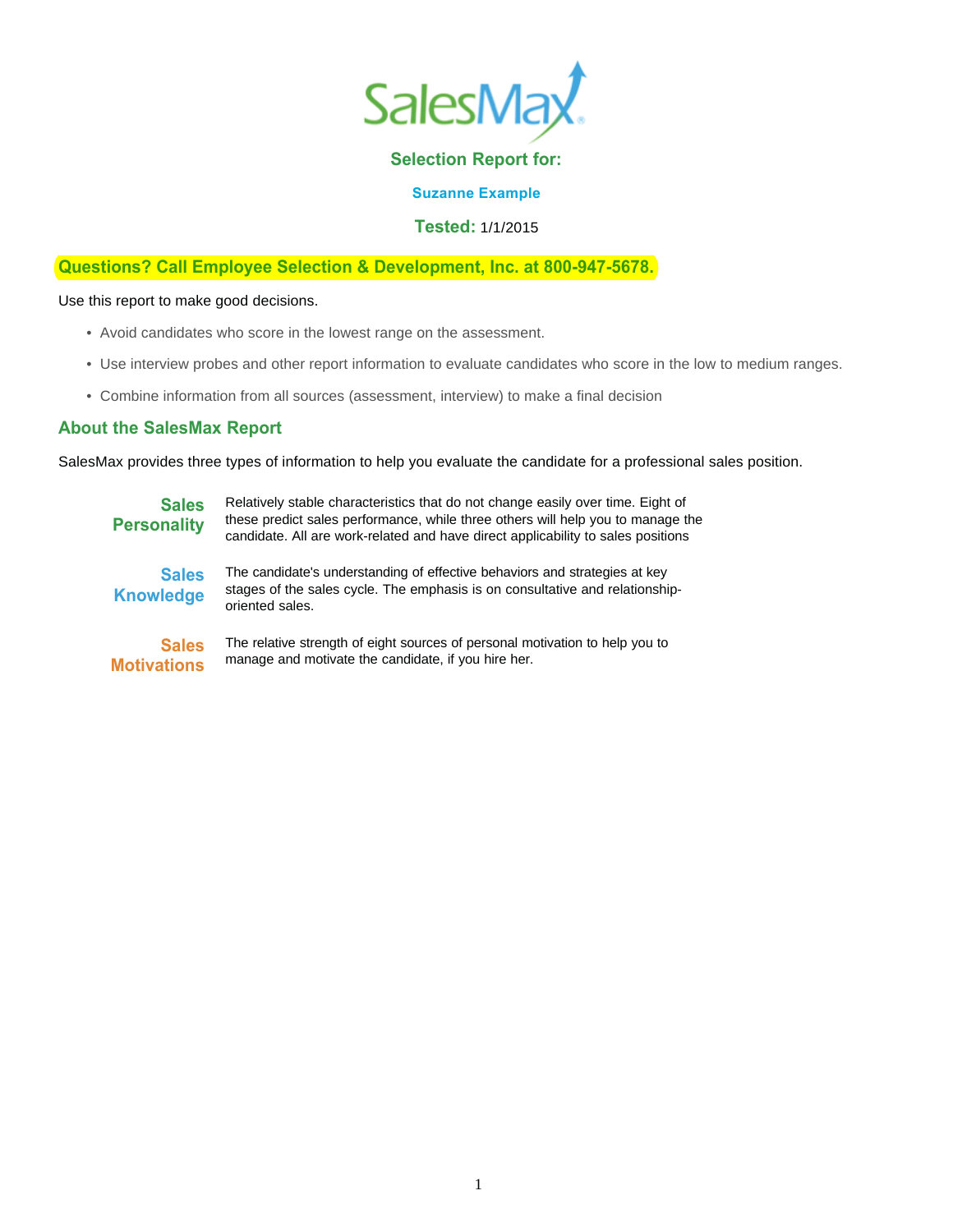# **SalesMax** Selection Profile



The candidate's Sales Personality Index score was 19 out of a possible score of 48. This score falls in the second range of possible scores (OK). Our research indicates that candidates with scores in this range have a moderate probability of becoming successful. (About 4 out of 10 salespeople with scores in this range earned sales compensation in the top half.)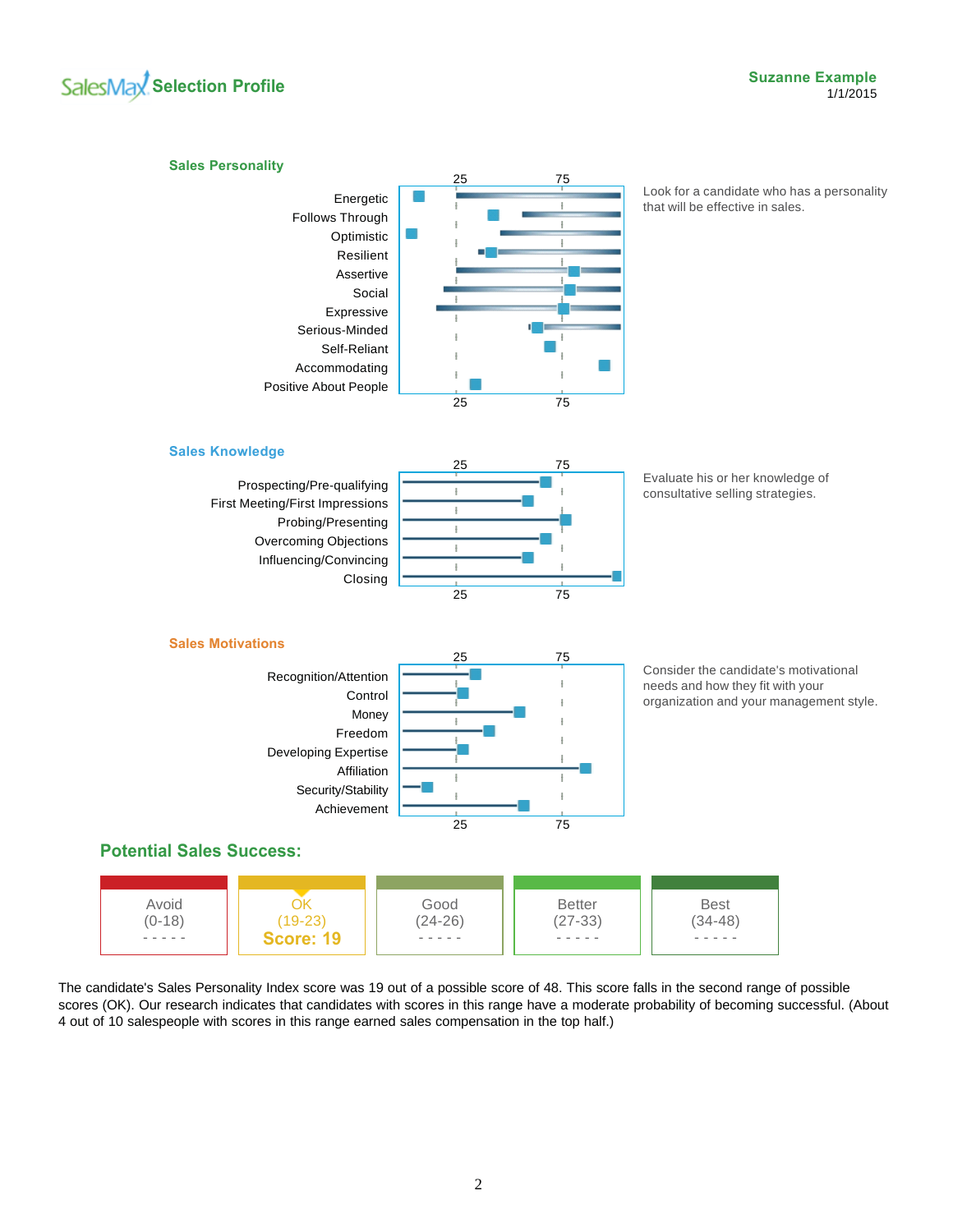# **Personality Insights:**

*The following potential strengths (+) may help you to understand how the candidate's personality may impact her sales performance.*

- **+** She should have a confident sales presence.
- **+** She can be assertive and forceful when necessary. She should be able to deal with most difficult, challenging or powerful customers and should be capable of asking for the sale.
- **She should be a people person who will enjoy most** of the social aspects of meeting new clients or prospects and working with them in a sales role.
- **E** She should be cooperative by nature and willing to accommodate others in order to get along and meet their needs.

*The following potential weaknesses (-) may help you to understand how the candidate's personality may impact her sales performance.*

- $-$  Her energy level is substantially below that of typical salespeople and may be a significant shortcoming. She may lack a sense of urgency about getting things done quickly.
- She may be somewhat less dependable about following through on her commitments than the best salespeople.
- She appears to have a negative, pessimistic outlook and may be prone to moodiness and excessive worry.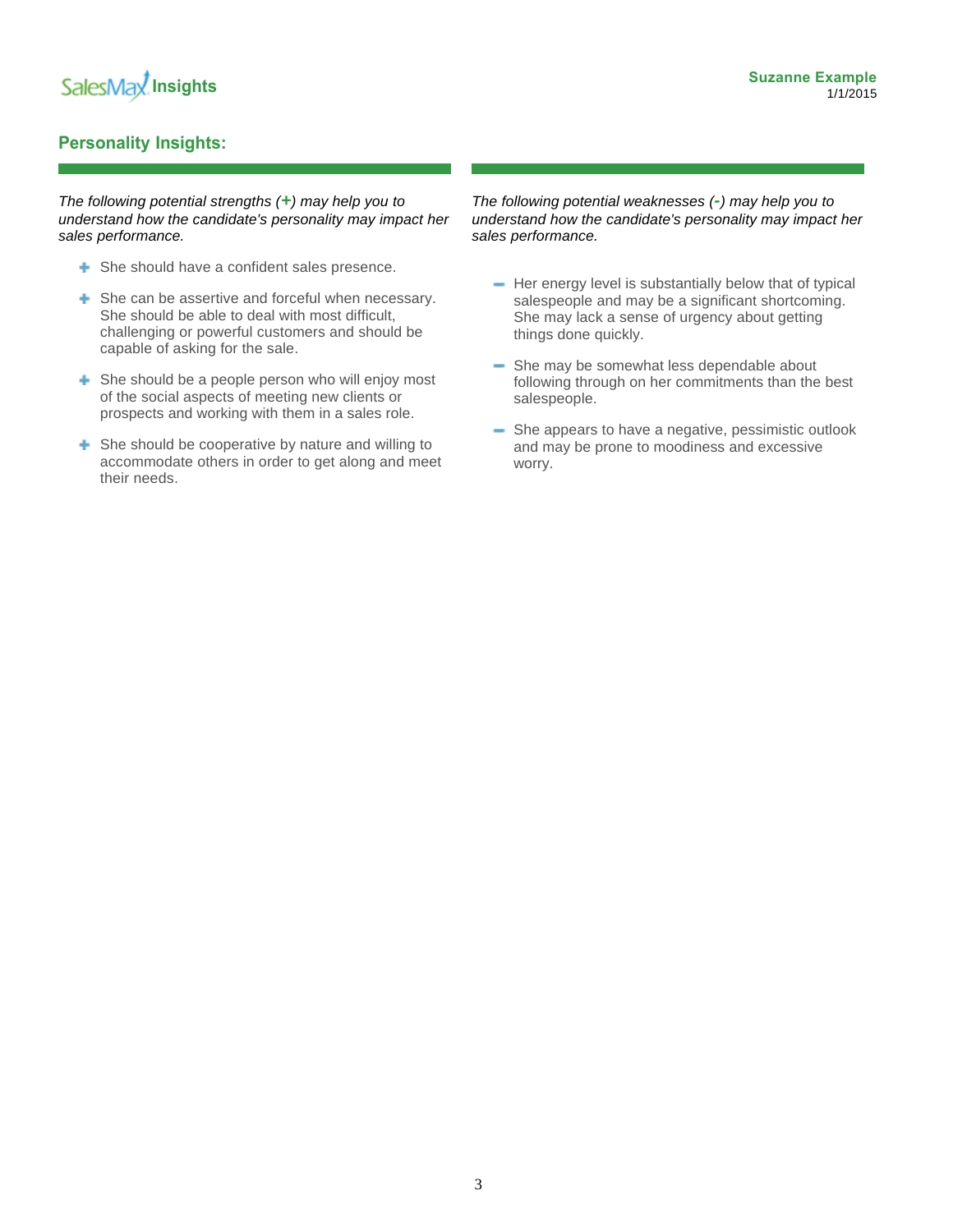# **Sales Knowledge:**

*The candidate appears to have a good understanding of effective consultative sales techniques in the following areas:*

- $\blacksquare$  Identifying sales prospects and pre-qualifying them.
- + Developing a clear understanding of the customer's specific needs.
- **+** Problem solving and overcoming objections.
- **+** Negotiating and closing the sale.

*SalesMax identified no strong sales training needs (on all of the scales she scored at least 40 percent correct).*

# **Sales Motivations:**

*The candidate appears to be most strongly motivated by:*

**Increased opportunity to expand her network of** contacts, help others, and generally socialize.

*The following motivators do not appear to be important to the candidate:*

- Security or job stability.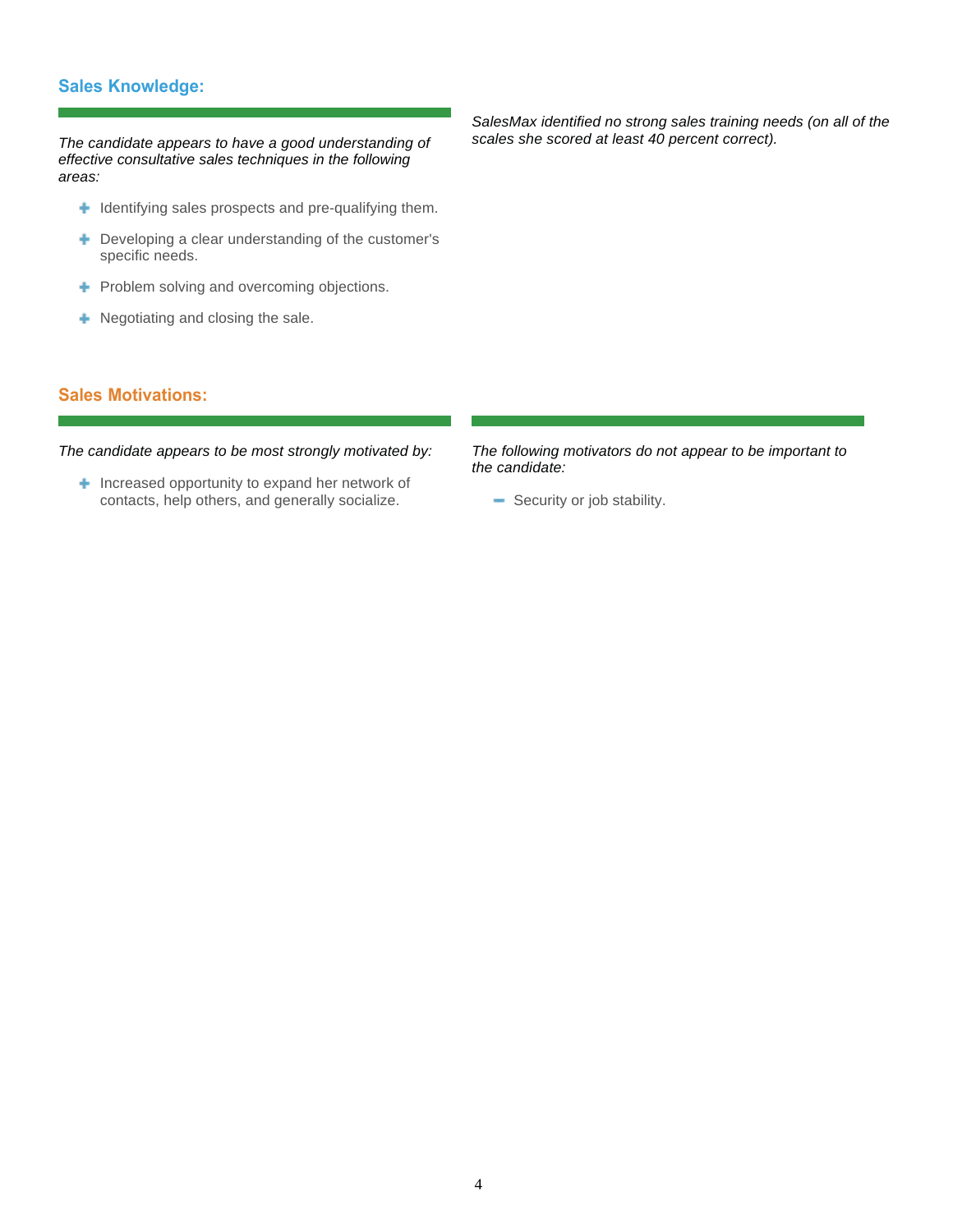# **SalesMax Interview Probes:**

*The next section of this report provides interview and reference probes for following up and obtaining more information regarding this candidate's potential problem characteristics. For each identified topic, SalesMax suggests several questions to assist you in interviewing the candidate. SalesMax also generates several questions to facilitate discussion of potential problem characteristics with her references.*

## **Sales Personality**

#### **Very Low Energy**

- $\Box$  The candidate appears to have a much lower energy level than the typical sales professional. This may mean that she has difficulty handling a demanding work schedule or that she must "work smart" and concentrate her efforts to be effective.
- What is your typical work week like? How do you set priorities and allocate time to accomplish your work? *(Listen for indications of effectiveness despite a lower than average energy level or work pace.)*
- $\Box$  Have you been in a job or situation where you had to be constantly active and moving for the majority of the day? What did you like about it? What did you not like about it? *(Listen for indications that she needed time to rest or prefers more down time.)*
- $\Box$  Tell me about a work situation where you had to complete a significant amount of work in a short period of time. What were the circumstances that led up to the event? What did you do to accomplish your objectives? How did you feel afterwards? *(Listen for fatigue, stress, and indications of effectiveness despite a lower than average energy level or work pace.)*
- $\Box$  Pay attention to her body language during the interview. Does she appear sluggish or lethargic, exceedingly relaxed, slow moving, -- or more energetic?

### **Low Follow Through**

The candidate scores somewhat low on the measure of follow through or dependability. People with low scores may not consistently follow through on their work responsibilities.

- $\Box$  Describe a time when you were unable to follow through on what you promised a customer you would do. What were the circumstances and what did you do? Would you handle the situation differently today? *(Listen for responses that indicate that she didn't think too much of it, or is prone to making excuses.)*
- $\Box$  (No Sales Experience) Describe a time when you were unable to complete an assignment or couldn't followthrough on what you promised you would do. What were the circumstances and what did you do? Would you handle the situation differently today? *(Listen for responses that indicate that she didn't think too much of it, or is prone to making excuses.)*
- $\Box$  How do you think a sales manager should handle an employee who misses deadlines or doesn't consistently follow through on her work? *(Listen for responses that indicate sympathy for the employee or unrealistic expectations from the manager.)*

## **Low Optimism**

The candidate scored low on the measure of optimism. Many people who score in this range can be moody or pessimistic (i.e., "the glass is half empty"). For some, this pessimism will affect their sales productivity and job performance. However, others with this profile can exercise reasonable control over their emotions so that the impact upon their job performance is limited.

- $\Box$  How do you deal with work pressures or disappointments? Give me a recent example. How would your boss, a peer, or a customer describe your temperament, and what it is like to work with you under pressure? What types of things irritate or annoy you? *(Listen for indications that she has a negative attitude at work.)*
- $\Box$  Tell me about a time when you had to cope with work pressure and frustration. What was the situation? What did you find difficult about the situation? What did you do to cope? What was the outcome? *(Listen for clues to the impact of stress and fatigue, and tendency to worry.)*
- $\Box$  Ask her to describe a time when she worked particularly hard to make a sale and the deal fell through. How did she react? What impact did it have on her?
- $\Box$  Ask her to describe how she copes with stress and frustration. Generally, positive responses would be answers such as: run, take a long walk, talk it over with a friend, try to think about positive things. Red flags would be responses that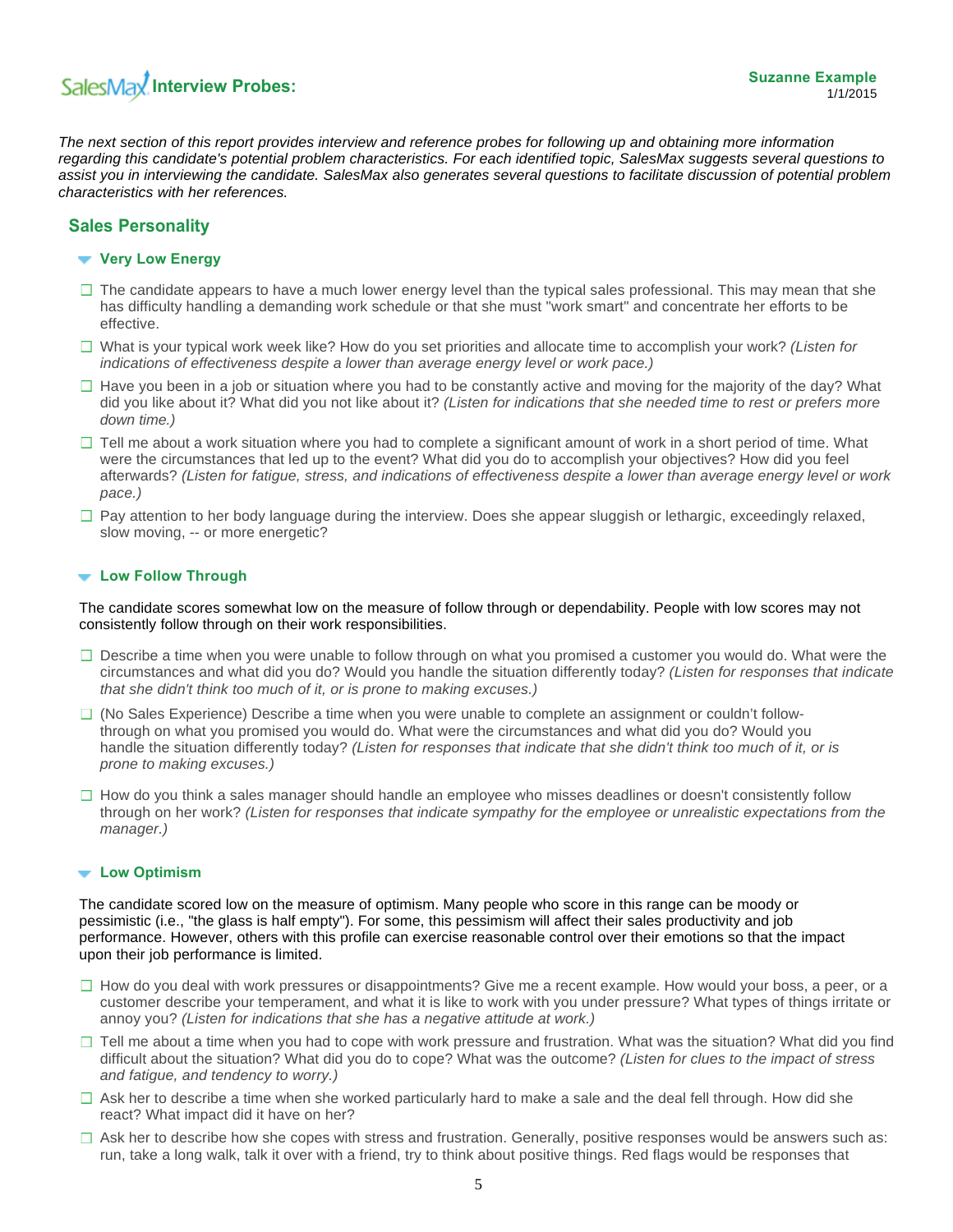suggest inappropriate coping behavior, such as "having a few drinks" or responses that suggest denial (e.g., "I am never, ever, sad or in a bad mood.").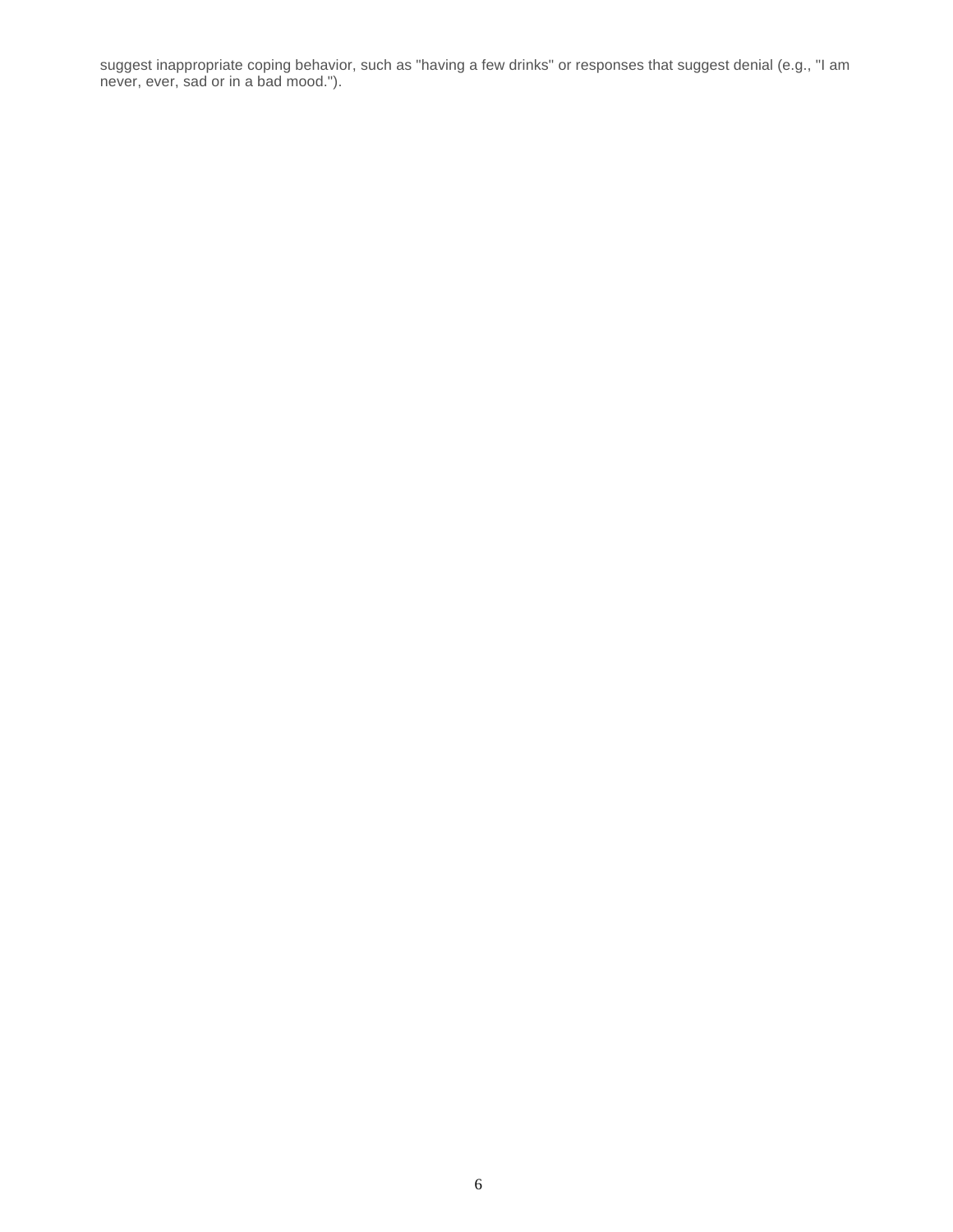*When talking with references ask the following types of questions.*

#### **Very Low Energy**

- $\Box$  "How does she compare with other salespeople in her ability to complete tasks on time?"
- $\Box$  "How does she compare with others in her ability to maintain her effectiveness while working long hours?"
- $\Box$  "How does her overall productivity compare with that of her peers?"

#### **Low Follow Through**

- $\Box$  "How does she compare with other salespeople in her ability to follow through on tasks in a timely manner?"
- $\Box$  "Would her customers and peers say that she honors her commitments or does she tend to let things slip?"

#### **Low Optimism**

- $\Box$  "Compared to other salespeople you have known, how would you describe her attitude or mood? (e.g., was she consistent or did she tend to have up and down moods?)"
- $\Box$  "How well did she handle job related pressure and stress?"
- $\Box$  "Would you describe her as even tempered or moody? Why?"
- $\Box$  "Compared to her peers, did she show more or less sensitivity to stressful events in her environment (e.g., pressure, time deadlines)? How did this sensitivity affect her productivity and work relationships?"
- $\Box$  "To what extent did she display a 'can do' attitude versus being negative or easily discouraged?"